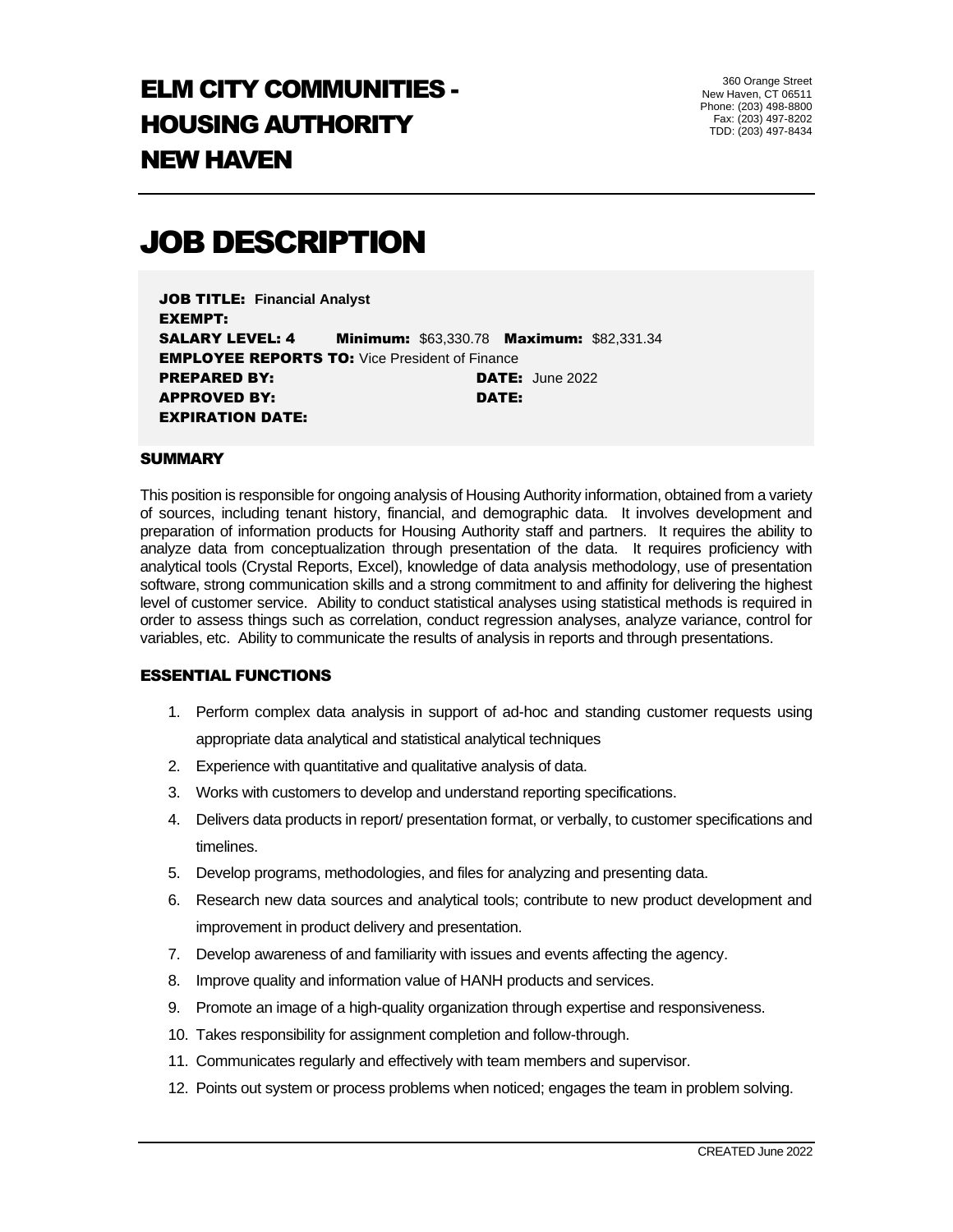- 13. Plans and participates in cross-training with HANH staff.
- 14. Experience working with a variety of information systems and data files, including large and complex files: analyzing file structure, using and creating file layouts, transforming raw data into finished products.
- 15. Some familiarity with Emphasys Elite software desirable.
- 16. Perform all other related duties as assigned.

## KNOWLEDGE, SKILLS, AND ABILITIES

- 1. Must be able to multi-task, redirect, prioritize and manage multiple projects to closure.
- 2. Understand appropriate internal controls,
- 3. Understand appropriate accounting processes, policies and concepts.
- 4. Ability to research and analyze accounting related transactions for posting and possible correction.
- 5. Knowledge of financial reporting
- 6. Knowledge of computer applications for financial matters and the interrelationships of the components of financial applications.
- 7. Excellent verbal and written communications skills.
- 8. Ability to work independently, perform as a self-starter and meet critical deadlines.
- 9. Capable of dealing with internal and external clients in a tactful and professional manner.
- 10. Demonstrated experience in analysis and presentation of data required.
- 11. Strong communication skills, both written and spoken.
- 12. Experience with database application (e.g., Microsoft Access, Excel, Crystal Reports, Microsoft Office and Project Management.).
- 13. Ability to work independently and in a team environment
- 14. Must possess a Valid Connecticut Driver's License.

## PHYSICAL REQUIRMENETS

The duties of this position are primarily office based and require manual dexterity sufficient to competently use office equipment such as a keyboard and calculator.

## EDUCATION AND EXPERIENCE

Bachelor's Degree in a technical science, computer science, statistics or Finance/accounting

- 1. Five years' experience in a mix of Accounting/Finance/Information Technology position(s) with a emphasis on business processes.
- 2. Prior experience in a Public Housing, Multi-Family Housing, Property Management, Asset Management for Housing, or environment that can be related to same is a plus